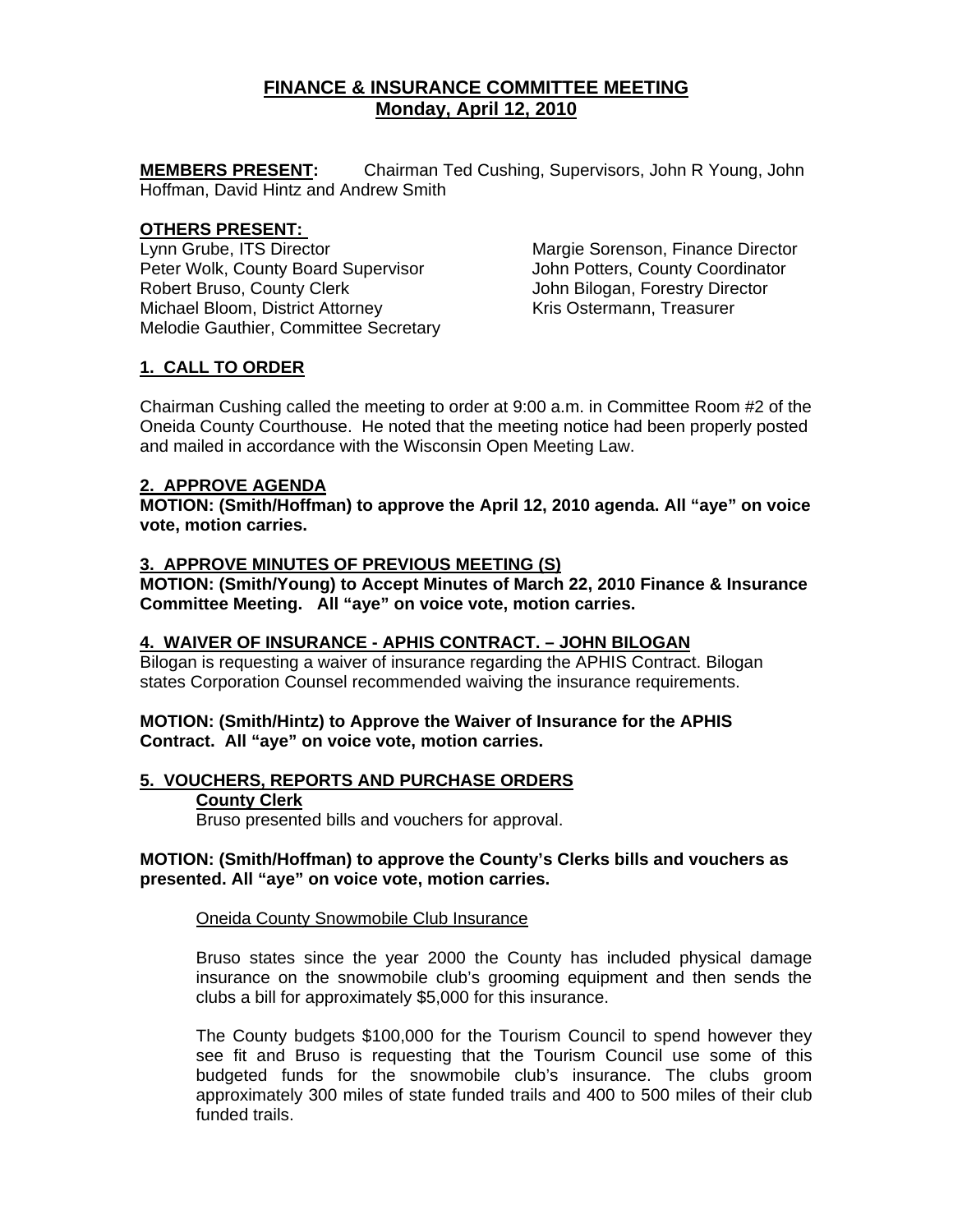**MOTION: (Young/Hoffman) to approve funding from the Tourism Council budget for the snowmobile club's physical damage insurance in the approximate amount of \$5,000. No Vote, further discussion.** 

More discussion took place and the Committee agreed to postpone this item until August 2010, giving time to contact and discuss this option with the Tourism Committee, Forestry Committee and the Snowmobile Clubs. The Committee suggested addressing this item again during the County's budget cycle.

**MOTION: (Smith/Cushing) to postpone this item until August 2010 after further discussion with the Tourism Committee, Forestry Committee and snowmobile clubs. All "aye" on voice vote, motion carries.** 

### **Treasurer**

Ostermann presented bills and vouchers for approval.

### **MOTION: (Smith/Cushing) to approve the Treasurer's bills and vouchers as presented. All "aye" on voice vote, motion carries.**

March Statement of Cash Account Ostermann presented the March Statement of Cash Account for approval.

### **MOTION: (Smith/Hintz) to approve the Treasurer's March Statement of Cash Account as presented. All "aye" on voice vote, motion carries.**

#### Discuss passage of Assembly Bill 159

Osterman explained the passage of Assembly Bill 159. This bill makes two changes to the property tax collection statutes. First, the bill would change how local governments are responsible for unpaid personal property taxes. Second, the bill seeks to require municipalities to share omitted taxes with the municipality's overlying taxing jurisdiction. Both changes would take effect with the property tax assessments, January 1, 2010.

No further action was taken.

#### **Information Technology Services**

Grube presented bills and vouchers for approval

### **MOTION: (Smith/Young) to approve the ITS bills and vouchers as presented. All "aye" on voice vote, motion carries.**

Grube presented ITS March Monthly Summary for approval.

### **MOTION: (Smith/Cushing) to accept ITS' March Monthly Summary as presented. All "aye" on voice vote, motion carries.**

#### Additional Safety Deposit Boxes

Grube discussed the need for 3 additional Safety Deposit Boxes for the County's 26 data backup tapes. Grube states this would be at the Tomahawk Community Bank temporarily until she can set-up storage for the backup tapes at another county approximately 100 miles away for safety reasons.

**MOTION: (Smith/Hintz) to obtain 3 additional Safety Deposit Boxes from Tomahawk Community Bank for Oneida County's 26 backup tapes (not to exceed one year). All "aye" on voice vote, motion carries.**